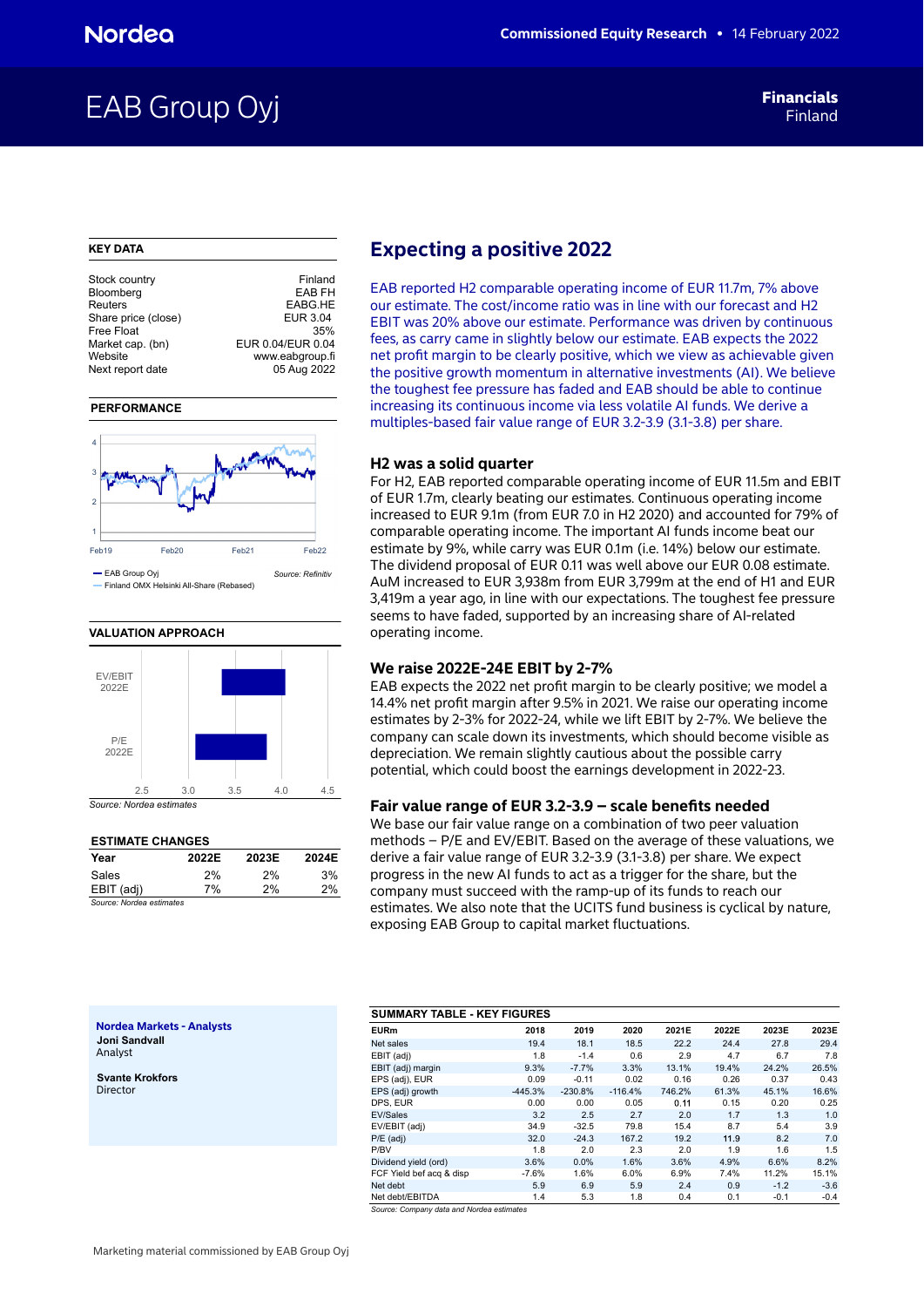## **H2 results and estimate revisions**

## **A solid H2 driven by higher continuous operating income**

EAB reported H2 comparable operating income of EUR 11.5m, 7% above our estimate. Adjusted EBIT of EUR 1.7m beat our estimate by 20% due to higher income. H2 costs increased by EUR 1m y/y, driven by a EUR 1.4m increase in personnel expenses. The cost/income ratio was 86.5% in H2 (versus 88.8% in H2 2020), in line with our estimate.

AuM increased to EUR 3,938m (Nordea: EUR 3,919m) from EUR 3,799m at the end of H1 and EUR 3,419m a year ago.

Fees from AI funds increased by 36% y/y. Performance fees amounted to EUR 0.6m (versus EUR 1.4m year ago). Continuous operating income increased 30% y/y to EUR 9.1m in H2 (versus EUR 8.7m in H1 and EUR 7.0m in H2 2020) and accounted for 76% of the group's operating income in 2021 (versus 71% in 2020).

The company expects the net profit margin to be clearly positive in 2022, assuming the market environment remains favourable.

## **H2 DEVIATION VS OUR ESTIMATES (EURm; EPS AND DPS IN EUR)**

|                             | <b>Actual</b>     | NDA est.      | <b>Deviation</b> |                   | Actual            |                   | Actual            |           |
|-----------------------------|-------------------|---------------|------------------|-------------------|-------------------|-------------------|-------------------|-----------|
| <b>EURm</b>                 | H <sub>2</sub> 21 | <b>H2 21E</b> | vs. actual       |                   | H <sub>1</sub> 21 | h/h               | H <sub>2</sub> 20 | y/y       |
| Comparable operating income | 11.5              | 10.8          | 0.8              | 7%                | 10.5              | 10%               | 8.9               | 29%       |
| Adj. EBIT                   | 1.7               | 1.4           | 0.3              | 20%               | 1.1               | 49%               | 1.4               | 20%       |
| Adj. EBIT margin            | 14.8%             | 13.2%         |                  | 1.6 <sub>pp</sub> | 10.9%             | 3.9 <sub>pp</sub> | 16.0%             | $-1.2$ pp |
| Net profit                  | 1.3               | 1.0           | 0.3              | 31%               | 0.8               | 59%               | 1.0               | 30%       |
| <b>EPS</b>                  | 0.09              | 0.07          |                  | 26%               | 0.06              | 52%               | 0.07              | 29%       |
|                             |                   |               |                  |                   |                   |                   |                   |           |
| Fees from UCITS-funds       | 4.0               | 3.6           |                  | 11%               | 3.5               | 14%               | 3.1               | 29%       |
| Fees from alternative funds | 3.0               | 2.8           |                  | 9%                | 2.5               | 20%               | 2.2               | 36%       |
| Performance-based fees      | 0.6               | 0.7           |                  | $-14%$            | 0.3               | 100%              | 1.4               | $-57%$    |
| Other segments              | 3.9               | 3.7           |                  | 5%                | 4.2               | -7%               | 2.2               | 77%       |
|                             |                   |               |                  |                   |                   |                   |                   |           |
| <b>DPS</b>                  | 0.11              | 0.08          |                  | 38%               |                   |                   | 0.05              | 120%      |

*Source: Company data and Nordea estimates*

## **We take a slightly more positive view on costs**

We raise the top line by 2% for 2022E-24E, mainly owing to higher-than-expected AI funds fees. We also raise our cost assumptions slightly, resulting in 2-7% EBIT increases and 3-9% net profit increases. Due to increased payout assumptions, our DPS estimates increase by 11-25% for 2022-24.

## **ESTIMATE REVISIONS**

|                             |       | <b>New estimates</b> |       |       | Old estimates |       |                   | <b>Difference</b> |           |
|-----------------------------|-------|----------------------|-------|-------|---------------|-------|-------------------|-------------------|-----------|
| <b>EURm</b>                 | 2022E | 2023E                | 2024E | 2022E | 2023E         | 2024E | 2022E             | 2023E             | 2024E     |
| <b>Operating income</b>     | 24.4  | 27.8                 | 29.4  | 23.8  | 27.1          | 28.7  | 2%                | 2%                | 3%        |
| Adj. EBIT                   | 4.7   | 6.7                  | 7.8   | 4.4   | 6.6           | 7.6   | 7%                | 2%                | 2%        |
| Adj. EBIT margin            | 19.4% | 24.2%                | 26.5% | 18.5% | 24.4%         | 26.6% | 0.9 <sub>pp</sub> | $-0.2$ pp         | $-0.1$ pp |
| Net profit                  | 3.5   | 5.1                  | 6.0   | 3.2   | 5.0           | 5.8   | 9%                | 3%                | 3%        |
| Adj. EPS (EUR)              | 0.26  | 0.37                 | 0.43  | 0.23  | 0.36          | 0.42  | 9%                | 3%                | 3%        |
| DPS (EUR)                   | 0.15  | 0.20                 | 0.25  | 0.12  | 0.18          | 0.22  | 25%               | 11%               | 14%       |
| Gross sales by segment      |       |                      |       |       |               |       |                   |                   |           |
| Fees from UCITS funds       | 7.5   | 7.9                  | 7.9   | 7.5   | 7.8           | 7.8   | 1%                | 1%                | $1\%$     |
| Fees from alternative funds | 7.2   | 9.0                  | 10.1  | 7.0   | 8.8           | 9.8   | 3%                | 3%                | 3%        |
| Performance-based fees      | 1.5   | 2.3                  | 2.4   | 1.5   | 2.3           | 2.4   | 2%                | 2%                | 2%        |
| Other segments              | 8.3   | 8.7                  | 9.2   | 8.1   | 8.5           | 9.0   | 2%                | 2%                | 2%        |

*Source: Nordea estimates*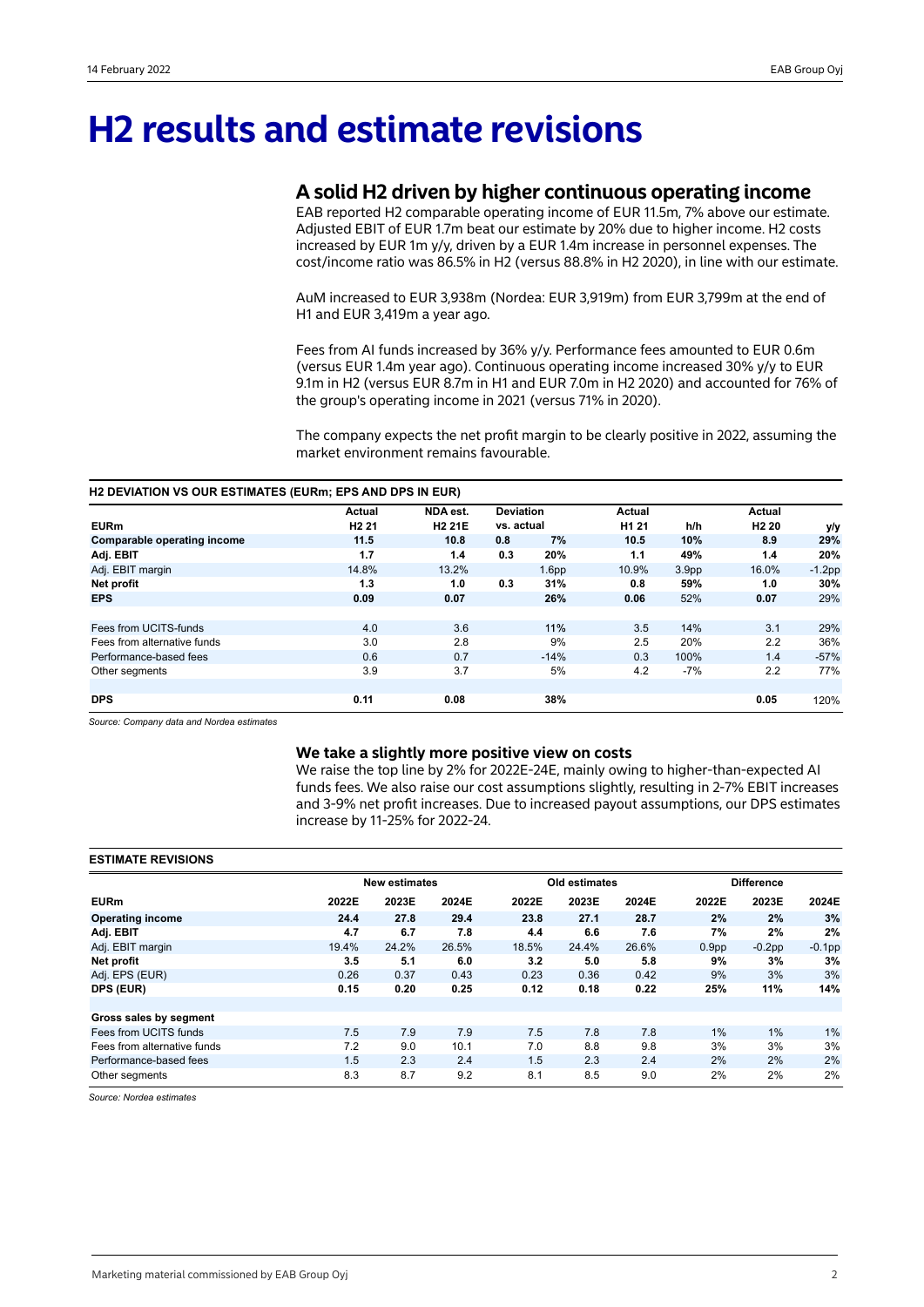## **Valuation and risks**

We derive a fair value range of EUR 3.2-3.9 (3.1-3.8) by equally weighting P/E and EV/EBIT multiples.

## **Fair value range of EUR 3.2-3.9**

Based on our revenue growth and operating profit margin expectations, we estimate a fair value range of EUR 3.2-3.9 (3.1-3.8) per share using the average of two different valuation approaches (P/E and EV/EBIT). This valuation range is represented by the red lines in the chart below.

Based on 2022E EBIT of EUR 4.7m and an accepted valuation multiple range of 10-12x (midpoint: 11x), we derive our EV/EBIT multiple-based fair value range of EUR 3.4-4.0. Similarly, we use our 2022 EPS estimate of EUR 0.26 and an accepted multiple range of 12-15x (midpoint: 13.5x) to derive our P/E-based fair value range of EUR 3.2-3.9.



*Source: Nordea estimates*

## **Main risks**

We believe the largest risks for EAB Group's operations are macroeconomic and market-related, as an economic slowdown could hamper the performance of funds and thus affect fees negatively. The internal risks are related to the company's ability to convince customers to invest in its own funds in the long term. Sales could suffer if the performance of EAB Group's funds fails to meet investor expectations. Success or failure in single fundraising projects could have a significant impact on the company's EBIT and valuation.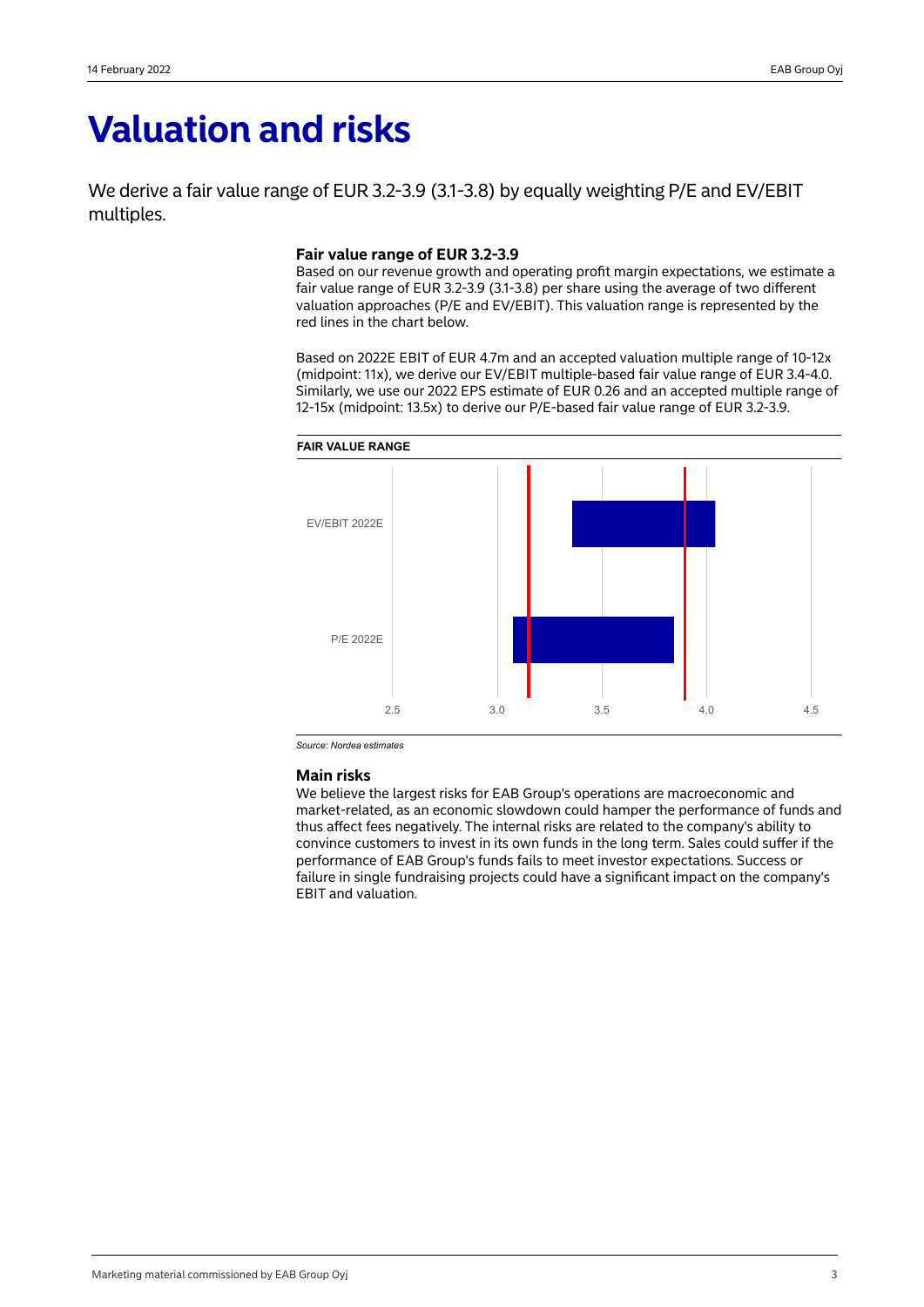# **Reported numbers and forecasts**

## **INCOME STATEMENT, SEMI-ANNUAL**

| <b>EURm</b>                  | H1 18  | H <sub>2</sub> 18 | H1 19   | H <sub>2</sub> 19 | H1 20   | H <sub>2</sub> 20 | H <sub>1</sub> 21 | H <sub>2</sub> 21 | H1 22E | <b>H2 22E</b> |
|------------------------------|--------|-------------------|---------|-------------------|---------|-------------------|-------------------|-------------------|--------|---------------|
| Net revenue                  | 9.6    | 9.8               | 9.2     | 8.9               | 8.7     | 10.0              | 10.5              | 11.7              | 11.6   | 12.8          |
| Revenue growth               | 22%    | 9%                | $-5%$   | $-9%$             | $-6%$   | 12%               | 22%               | 16%               | 10%    | 11%           |
|                              |        |                   |         |                   |         |                   |                   |                   |        |               |
|                              |        |                   |         |                   |         |                   |                   |                   |        |               |
| Fee based costs              | $-1.6$ | $-2.5$            | $-2.0$  | $-1.8$            | $-2.6$  | $-2.3$            | $-2.5$            | $-2.0$            | $-2.2$ | $-2.3$        |
|                              |        |                   |         |                   |         |                   |                   |                   |        |               |
| Personnel costs              | $-3.7$ | $-3.9$            | $-4.2$  | $-3.8$            | $-3.5$  | $-3.3$            | $-4.0$            | $-4.7$            | $-4.4$ | $-4.9$        |
| Other administrational costs | $-1.7$ | $-1.9$            | $-1.9$  | $-2.2$            | $-1.6$  | $-1.6$            | $-1.4$            | $-1.6$            | $-1.7$ | $-1.8$        |
| D&A                          | $-1.0$ | $-1.3$            | $-1.3$  | $-1.4$            | $-1.4$  | $-1.3$            | $-1.3$            | $-1.3$            | $-1.1$ | $-0.8$        |
| Other costs                  | $-0.6$ | 0.1               | $-0.4$  | $-0.3$            | $-0.3$  | $-0.4$            | $-0.3$            | $-0.5$            | $-0.3$ | $-0.4$        |
| <b>Credit losses</b>         | 0.0    | 0.0               | $-0.3$  | 0.0               | 0.0     | 0.0               | 0.0               | 0.0               | 0.0    | 0.0           |
| Associates                   | 0.05   | 0.2               | 0.0     | $-0.1$            | $-0.1$  | 0.4               | 0.0               | 0.1               | 0.1    | 0.1           |
|                              |        |                   |         |                   |         |                   |                   |                   |        |               |
| <b>EBIT</b>                  | 1.4    | 0.4               | $-0.8$  | $-0.5$            | $-0.8$  | 1.4               | 1.1               | 1.7               | 2.0    | 2.7           |
| EBIT margin %                | 15%    | 4%                | $-9%$   | $-6%$             | $-9%$   | 14%               | 10%               | 15%               | 17%    | 21%           |
|                              |        |                   |         |                   |         |                   |                   |                   |        |               |
| Interest income              | 0.0    | 0.0               | 0.0     | 0.0               | 0.0     | 0.0               | 0.0               | 0.0               | 0.0    | 0.0           |
| Interest expenses            | $-0.1$ | 0.2               | 0.0     | 0.0               | 0.0     | 0.0               | 0.0               | 0.0               | 0.0    | 0.0           |
| Net financials               | $-0.1$ | $-0.2$            | $-0.2$  | $-0.2$            | $-0.2$  | $-0.2$            | $-0.2$            | $-0.2$            | $-0.1$ | $-0.2$        |
|                              |        |                   |         |                   |         |                   |                   |                   |        |               |
| Income taxes                 | $-0.1$ | 0.0               | 0.1     | 0.1               | 0.2     | $-0.2$            | $-0.2$            | $-0.3$            | $-0.4$ | $-0.5$        |
|                              |        |                   |         |                   |         |                   |                   |                   |        |               |
| Net income                   | 1.2    | 0.2               | $-0.8$  | $-0.6$            | $-0.8$  | 1.1               | 0.8               | 1.3               | 1.5    | 2.0           |
| <b>Minorities</b>            | 0.0    | 0.0               | 0.0     | 0.0               | 0.0     | 0.0               | 0.0               | 0.0               | 0.0    | 0.0           |
| Net income to equityholders  | 0.0    | 0.0               | $-0.8$  | $-0.7$            | $-0.8$  | 1.1               | 0.8               | 1.3               | 1.5    | 2.0           |
|                              |        |                   |         |                   |         |                   |                   |                   |        |               |
| EPS (EUR)                    | 0.09   | 0.00              | $-0.06$ | $-0.04$           | $-0.06$ | 0.08              | 0.06              | 0.09              | 0.11   | 0.15          |
|                              |        |                   |         |                   |         |                   |                   |                   |        |               |

*Source: Company data and Nordea estimates*

## **INCOME STATEMENT, ANNUAL**

| <b>EURm</b>                  | 2017    | 2018   | 2019    | 2020   | 2021   | 2022E  | 2023E   | 2024E   |
|------------------------------|---------|--------|---------|--------|--------|--------|---------|---------|
| Net revenue                  | 15.8    | 19.4   | 18.1    | 18.5   | 22.2   | 24.4   | 27.8    | 29.4    |
| Revenue growth               | 16%     | 23%    | $-7%$   | 2%     | 20%    | 10%    | 14%     | 6%      |
| of which total organic       | 4%      | 8%     | $-7%$   | 2%     | 20%    | 10%    | 14%     | 6%      |
| Fee based costs              | $-6.2$  | $-4.1$ | $-3.8$  | $-4.9$ | $-4.5$ | $-4.5$ | $-4.7$  | $-4.7$  |
| Personnel costs              | $-6.9$  | $-7.6$ | $-8.0$  | $-6.8$ | $-8.6$ | $-9.3$ | $-10.0$ | $-10.6$ |
| Other administrational costs | $-4.7$  | $-3.6$ | $-4.1$  | $-3.2$ | $-3.0$ | $-3.5$ | $-4.0$  | $-4.1$  |
| D&A                          | $-1.9$  | $-2.3$ | $-2.7$  | $-2.7$ | $-2.5$ | $-1.9$ | $-1.7$  | $-1.6$  |
| Other costs                  | $-0.6$  | $-0.5$ | $-0.7$  | $-0.7$ | $-0.8$ | $-0.7$ | $-0.6$  | $-0.6$  |
| <b>Credit losses</b>         | 0.0     | 0.0    | $-0.3$  | 0.0    | 0.0    | 0.0    | 0.0     | 0.0     |
| Associates                   | 0.0     | 0.2    | $-0.1$  | 0.3    | 0.2    | 0.2    | 0.0     | 0.0     |
|                              |         |        |         |        |        |        |         |         |
| <b>EBIT</b>                  | $-2.6$  | 1.8    | $-1.4$  | 0.6    | 2.9    | 4.7    | 6.7     | 7.8     |
| EBIT margin %                | $-16%$  | 9%     | $-8%$   | 3.3%   | 13.1%  | 19.4%  | 24.2%   | 26.5%   |
|                              |         |        |         |        |        |        |         |         |
| Interest income              | 0.0     | 0.0    | 0.0     | 0.0    | 0.0    | 0.0    | 0.0     | 0.0     |
| Interest expenses            | $-0.1$  | 0.1    | 0.0     | 0.0    | 0.0    | 0.0    | 0.0     | 0.0     |
| Net financials               | $-0.1$  | $-0.3$ | $-0.4$  | $-0.4$ | $-0.2$ | $-0.3$ | $-0.3$  | $-0.3$  |
|                              |         |        |         |        |        |        |         |         |
| Income taxes                 | 0.4     | $-0.1$ | 0.2     | 0.0    | $-0.5$ | $-0.9$ | $-1.3$  | $-1.5$  |
| Net income                   | $-2.3$  | 1.4    | $-1.6$  | 0.3    | 2.1    | 3.5    | 5.1     | 6.0     |
| <b>Minorities</b>            | 0.0     | 0.0    | 0.0     | 0.0    | 0.0    | 0.0    | $-0.1$  | $-0.1$  |
| Net income to equityholders  | $-2.3$  | 1.4    | $-1.6$  | 0.3    | 2.1    | 3.5    | 5.1     | 5.9     |
|                              |         |        |         |        |        |        |         |         |
| EPS (EUR)                    | $-0.20$ | 0.09   | $-0.11$ | 0.02   | 0.16   | 0.26   | 0.37    | 0.43    |
|                              |         |        |         |        |        |        |         |         |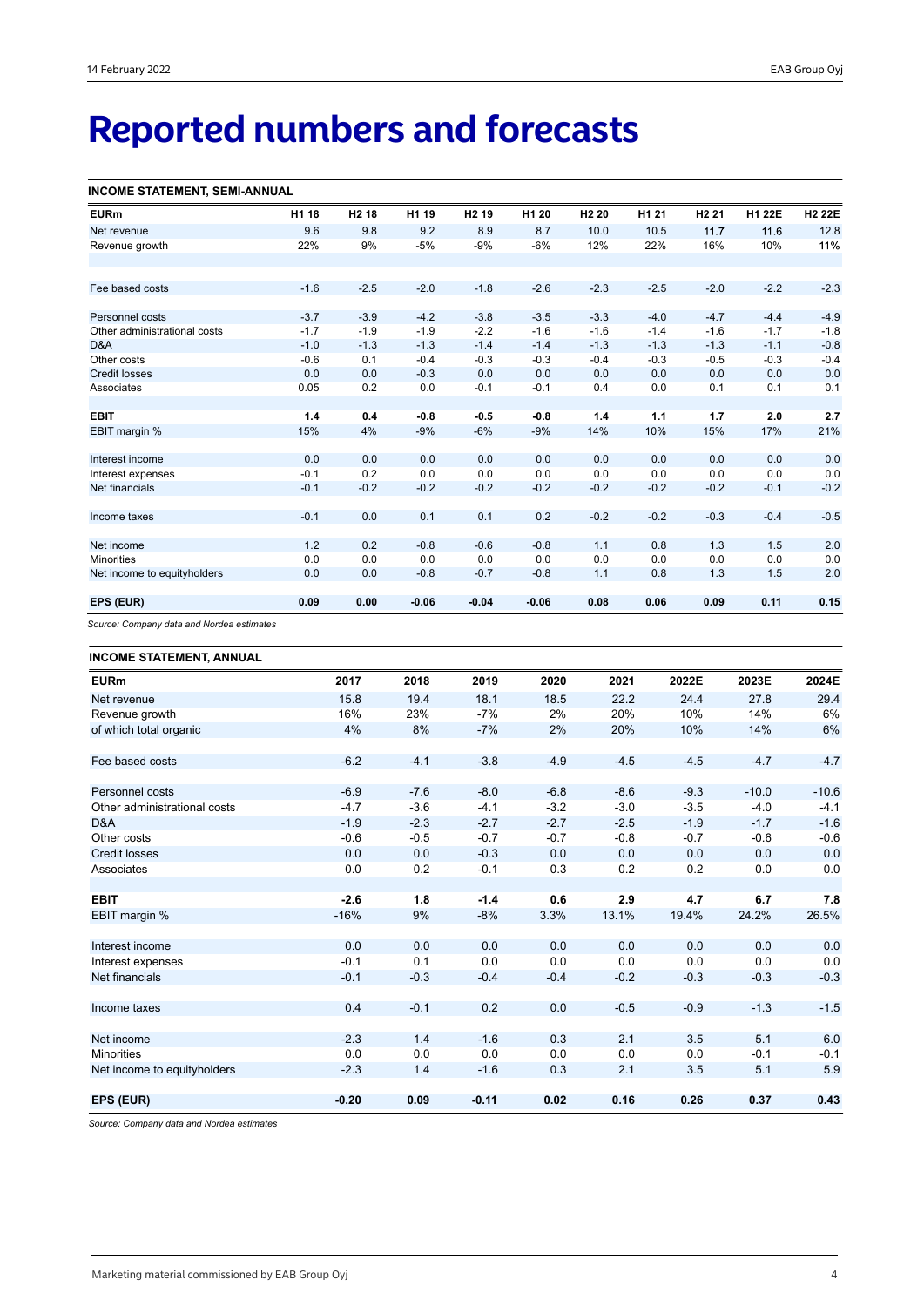## **BALANCE SHEET**

| <b>EURm</b>                                 | 2017       | 2018       | 2019       | 2020       | 2021       | 2022E      | 2023E      | 2024E      |
|---------------------------------------------|------------|------------|------------|------------|------------|------------|------------|------------|
| Intangible assets                           | 14.5       | 13.4       | 13.8       | 10.5       | 9.8        | 10.2       | 10.6       | 11.1       |
| of which R&D                                | 1.9        | 2.3        | 0.0        | 0.0        | 0.0        | 0.0        | 0.0        | 0.0        |
| of which other intangibles                  | 3.6        | 2.0        | 4.7        | 1.4        | 0.7        | 1.1        | 1.5        | 2.0        |
| of which goodwill                           | 9.0        | 9.1        | 9.1        | 9.1        | 9.1        | 9.1        | 9.1        | 9.1        |
| Tangible assets                             | 1.9        | 3.2        | 2.9        | 5.1        | 5.1        | 5.0        | 5.2        | 5.4        |
| of which machinery plant                    | 1.9        | 0.6        | 0.1        | 0.0        | 0.0        | 0.0        | 0.0        | 0.0        |
| of which property                           | 0.0        | 2.6        | 0.2        | 2.7        | 2.5        | 2.4        | 2.6        | 2.8        |
| of which land                               | 0.0        | 0.0        | 0.0        | 0.0        | 0.0        | 0.0        | 0.0        | 0.0        |
|                                             |            |            |            |            |            |            |            |            |
| Interest bearing assets                     | 0.0        | 0.0        | 0.0        | 1.0        | 1.4        | 1.4        | 1.4        | 1.4        |
| Deferred tax assets                         | 2.9        | 2.8        | 2.8        | 3.1        | 2.5        | 2.5        | 2.5        | 2.5        |
| Other non-interest bearing assets           | 0.0        | 0.0        | 0.0        | 0.0        | 0.0        | 0.0        | 0.0        | 0.0        |
| Total non-current assets                    | 30.0       | 33.9       | 31.7       | 24.2       | 24.0       | 24.3       | 24.9       | 25.6       |
|                                             |            |            |            |            |            |            |            |            |
| Accounts receivable<br>Other current assets | 0.0<br>1.2 | 0.0<br>1.3 | 0.0<br>3.0 | 8.1<br>0.0 | 7.0<br>0.0 | 7.7<br>0.0 | 8.8<br>0.0 | 9.3<br>0.0 |
| Cash and bank                               | 2.0        | 1.1        | 0.5        | 0.6        | 2.4        | 3.9        | 6.0        | 8.4        |
|                                             |            |            |            |            |            |            |            |            |
| Assets held for sale                        | 0.0        | 0.0        | 0.0        | 0.0        | 0.0        | 0.0        | 0.0        | 0.0        |
| <b>Total assets</b>                         | 33.2       | 36.3       | 35.2       | 33.9       | 34.2       | 36.8       | 40.5       | 44.0       |
| Shareholder equity                          | 21.8       | 22.0       | 19.2       | 19.1       | 20.5       | 22.5       | 25.6       | 28.8       |
| of which preferred stock                    | 0.0        | 0.0        | 0.0        | 0.0        | 0.0        | 0.0        | 0.0        | 0.0        |
| of which Equity part of hybrid debt         | 0.0        | 0.0        | 0.0        | 0.0        | 0.0        | 0.0        | 0.0        | 0.0        |
| Minority interest                           | 0.1        | 0.1        | 0.1        | 0.1        | 0.1        | 0.1        | 0.1        | 0.1        |
| <b>Total Equity</b>                         | 21.9       | 22.1       | 19.3       | 19.2       | 20.6       | 22.6       | 25.7       | 28.9       |
| Deferred tax                                | 0.3        | 0.3        | 0.2        | 0.3        | 0.2        | 0.2        | 0.2        | 0.2        |
| Long term interest bearing debt             | 4.2        | 7.0        | 7.4        | 5.5        | 4.6        | 4.6        | 4.6        | 4.6        |
| Non-current liabilities                     | 0.0        | 0.0        | 0.0        | 0.0        | 0.0        | 0.0        | 0.0        | 0.0        |
| Pension provisions                          | 0.0        | 0.0        | 0.0        | 0.0        | 0.0        | 0.0        | 0.0        | 0.0        |
| Other long-term provisions                  | 0.0        | 0.0        | 0.0        | 0.0        | 0.0        | 0.0        | 0.0        | 0.0        |
| Other long-term liabilities                 | 3.8        | 3.9        | 4.7        | 3.7        | 3.8        | 3.8        | 3.8        | 3.8        |
| Convertible debt                            | 0.0        | 0.0        | 0.0        | 0.0        | 0.0        | 0.0        | 0.0        | 0.0        |
| Shareholder debt                            | 0.0        | 0.0        | 0.0        | 0.0        | 0.0        | 0.0        | 0.0        | 0.0        |
| Hybrid debt                                 | 0.0        | 0.0        | 0.0        | 0.0        | 0.0        | 0.0        | 0.0        | 0.0        |
| Total non-current liabilities               | 8.3        | 11.2       | 12.3       | 9.5        | 8.6        | 8.6        | 8.6        | 8.6        |
| Short-term provisions                       | 0.0        | 0.0        | 0.0        | 0.0        | 0.0        | 0.0        | 0.0        | 0.0        |
| Accounts payable                            | 0.0        | 0.0        | 0.0        | 0.0        | 0.0        | 0.0        | 0.0        | 0.0        |
| Other current liabilities                   | 3.0        | 3.1        | 3.7        | 4.1        | 4.3        | 4.7        | 5.4        | 5.7        |
| Short term interest bearing debt            | 0.0        | 0.0        | 0.0        | 0.0        | 0.0        | 0.0        | 0.0        | 0.0        |
| <b>Total current liabilities</b>            | 3.0        | 3.1        | 3.7        | 5.1        | 5.1        | 5.5        | 6.2        | 6.5        |
|                                             |            |            |            |            |            |            |            |            |
| Liabilities for assets held for sale        | 0.0        | 0.0        | 0.0        | 0.0        | 0.0        | 0.0        | 0.0        | 0.0        |
| <b>Total liabilities and equity</b>         | 33.2       | 36.4       | 35.3       | 33.8       | 34.3       | 36.8       | 40.5       | 44.0       |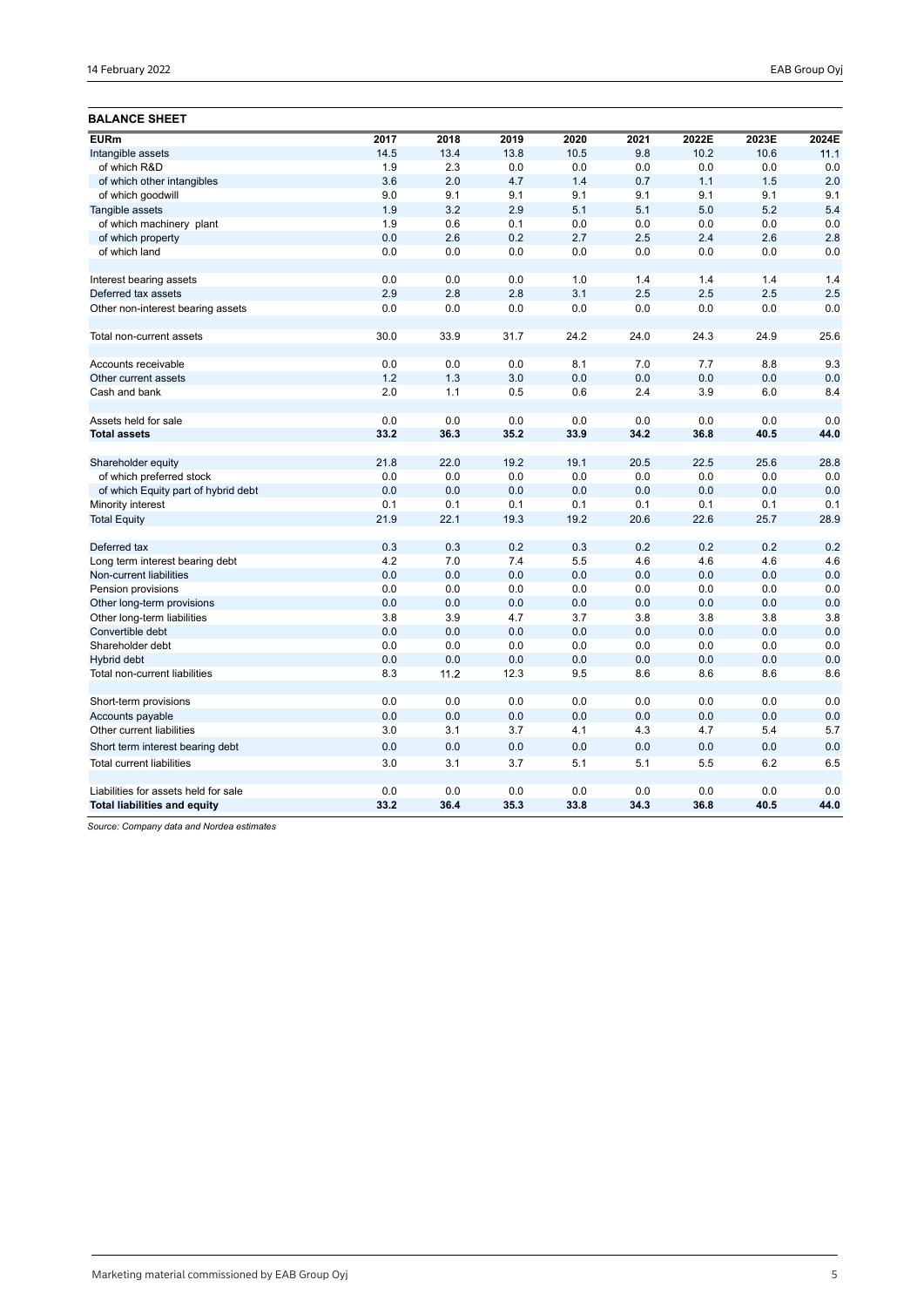## **CASH FLOW STATEMENT**

| <b>UAJH FLUW JIAI EMENI</b>                    |        |        |        |        |        |        |        |        |
|------------------------------------------------|--------|--------|--------|--------|--------|--------|--------|--------|
| <b>EURm</b>                                    | 2017   | 2018   | 2019   | 2020   | 2021   | 2022E  | 2023E  | 2024E  |
| <b>EBITDA adjusted for associates</b>          | $-0.7$ | 3.9    | 1.4    | 3.3    | 5.4    | 6.6    | 8.4    | 9.4    |
| Paid taxes                                     | 0.0    | 0.0    | 0.2    | 0.0    | $-0.5$ | $-0.9$ | $-1.3$ | $-1.5$ |
| Net financials                                 | 0.0    | 0.0    | $-0.4$ | $-0.3$ | $-0.2$ | $-0.3$ | $-0.3$ | $-0.3$ |
| Change in Provisions                           | 0.0    | 0.0    | 0.0    | 0.0    | 0.0    | 0.0    | 0.0    | 0.0    |
| Change in other LT non-IB assets/liabilities   | $-4.7$ | $-3.0$ | 3.1    | 5.1    | 0.4    | 0.0    | 0.0    | 0.0    |
| Dividends / cash injections to/from associates | 0.0    | 0.0    | 0.0    | 0.0    | 0.0    | 0.0    | 0.0    | 0.0    |
| Dividends paid to minorities                   | 0.0    | 0.0    | 0.0    | 0.0    | 0.0    | 0.0    | 0.0    | 0.0    |
| Hybrid debt interest                           | 0.0    | 0.0    | 0.0    | 0.0    | 0.0    | 0.0    | 0.0    | 0.0    |
| Other adjustments to reconcile to cash flow    | 4.4    | 2.7    | $-3.3$ | $-4.4$ | $-0.2$ | 0.0    | 0.0    | 0.0    |
| Funds from operations (FFO)                    | $-1.0$ | 3.6    | 1.0    | 3.7    | 4.9    | 5.4    | 6.8    | 7.6    |
| Change in NWC                                  | 1.2    | $-3.7$ | 1.5    | 0.0    | 0.7    | $-0.3$ | $-0.4$ | $-0.2$ |
| Cash flow from operations (CFO)                | 0.2    | $-0.1$ | 2.5    | 3.7    | 5.6    | 5.2    | 6.4    | 7.4    |
| <b>Capital Expenditure</b>                     | 1.6    | $-4.2$ | $-1.9$ | $-1.1$ | $-1.7$ | $-1.4$ | $-1.4$ | $-1.5$ |
| Free Cash Flow before A&D                      | 1.8    | $-4.3$ | 0.6    | 2.6    | 3.9    | 3.8    | 5.0    | 5.9    |
| Proceeds from sale of assets                   | 0.0    | 0.0    | 0.0    | 0.0    | 0.0    | 0.0    | 0.0    | 0.0    |
| Acquisitions                                   | 0.0    | 0.0    | 0.0    | 0.0    | 0.0    | 0.0    | 0.0    | 0.0    |
| Free cash flow                                 | 1.8    | $-4.3$ | 0.6    | 2.6    | 3.9    | 3.8    | 5.0    | 5.9    |
|                                                |        |        |        |        |        |        |        |        |
| Funds distributed to shareholders              | $-0.7$ | $-0.7$ | $-1.3$ | 0.0    | $-0.7$ | $-1.5$ | $-2.1$ | $-2.8$ |
|                                                |        |        |        |        |        |        |        |        |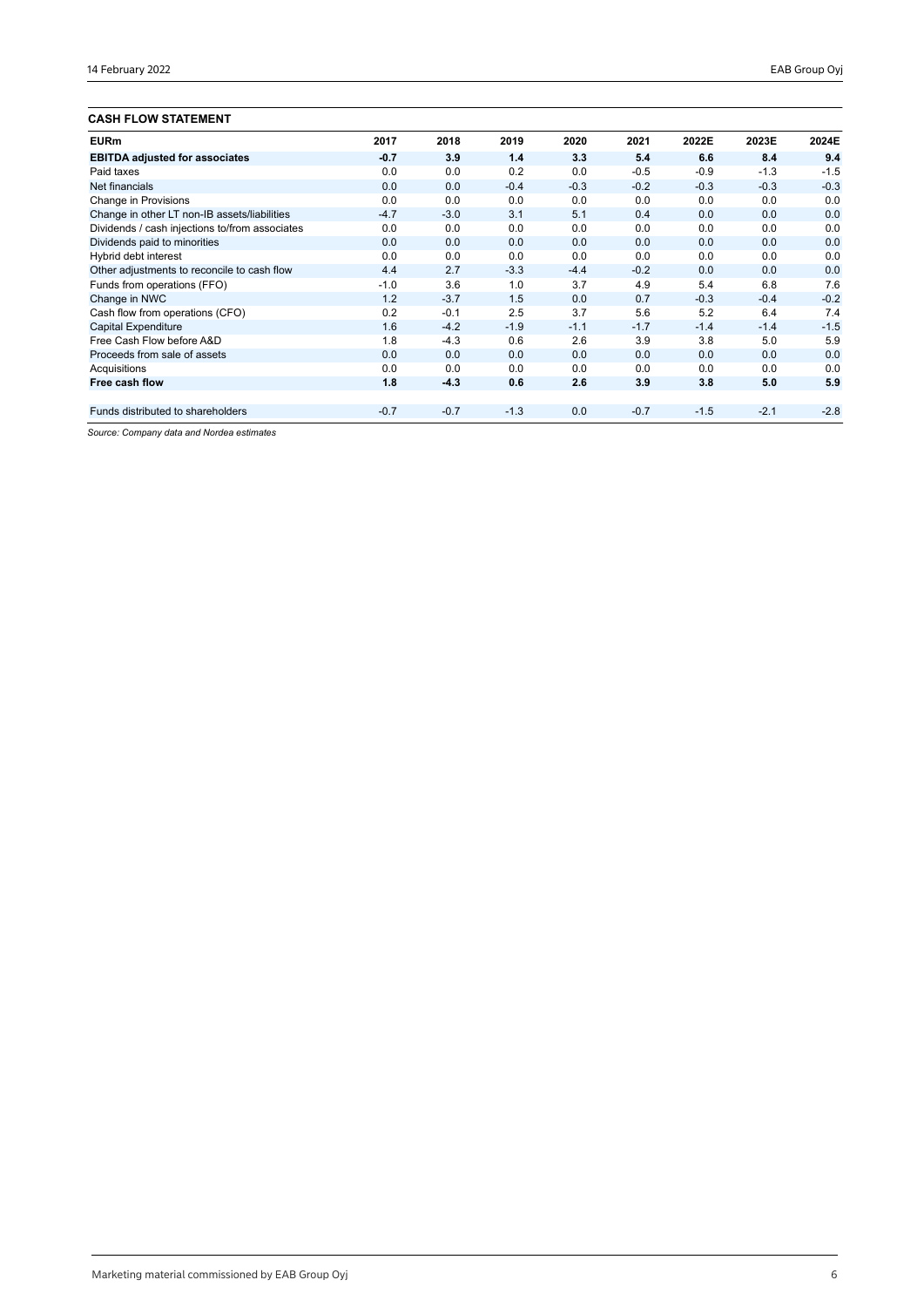# **Disclaimer and legal disclosures**

**Origin of the report**<br>This publication or report originates from: Nordea Bank Abp, including its branches Nordea Danmark, Filial af Nordea Bank Abp, Mordea Bank Abp, filial i Norge and<br>Nordea Bank Abp, filial i Sverige (t

Nordea Bank Abp is supervised by the European Central Bank and the Finnish Financial Supervisory Authority and the branches are supervised by the European Central<br>Bank and the Finnish Financial Supervisory Authority and th

#### **Content of report**

This report has been prepared solely by Nordea Markets or Equity Sales & Research.

Opinions or suggestions from Nordea Markets credit and equity research may deviate from one another or from opinions presented by other departments in Nordea. This may typically be the result of differing time horizons, methodologies, contexts or other factors.

The information provided herein is not intended to constitute and does not constitute investment advice nor is the information intended as an offer or solicitation for the purchase or sale of any financial instrument. The information contained herein has no regard to the specific investment objectives, the financial situation or particular needs of any particular recipient. Relevant and specific professional advice should always be obtained before making any investment or credit decision

Opinions or ratings are based on one or more methods of valuation, for instance cash flow analysis, use of multiples, behavioural technical analyses of underlying market movements in combination with considerations of the market situation and the time horizon. Key assumptions of forecasts or ratings in research cited or reproduced appear<br>in the research material from the named sources. The subsequent versions of the report, provided that the relevant company/issuer is treated anew in such later versions of the report.

### **Validity of the report**

All opinions and estimates in this report are, regardless of source, given in good faith, and may only be valid as of the stated date of this report and are subject to change without notice.

#### **No individual investment or tax advice**

The report is intended only to provide general and preliminary information to investors and shall not be construed as the basis for any investment decision. This report has<br>been prepared by Nordea Markets or Equity Sales & into account the individual investor's particular financial situation, existing holdings or liabilities, investment knowledge and experience, investment objective and horizon or<br>risk profile and preferences. The investor m The investor bears the risk of losses in connection with an investment.

Before acting on any information in this report, it is recommendable to consult (without being limited to) one's financial, legal, tax, accounting, or regulatory advisor in any relevant jurisdiction.

The information contained in this report does not constitute advice on the tax consequences of making any particular investment decision. Each investor shall make his/her own appraisal of the tax and other financial merits of his/her investment.

#### **Sources**

This report may be based on or contain information, such as opinions, estimates and valuations which emanate from: Nordea Markets' or Equity Sales & Research analysts or representatives, publicly available information, information from other units of Nordea, or other named sources.

To the extent this publication or report is based on or contain information emanating from other sources ("Other Sources") than Nordea Markets or Equity Sales & Research<br>("External Information"), Nordea Markets or Equity S Nordea nor any other person, do guarantee the accuracy, adequacy or completeness of the External Information.

### **Limitation of liability**

Nordea or other associated and affiliated companies assume no liability as regards to any investment, divestment or retention decision taken by the investor on the basis of<br>this report. In no event will Nordea or other ass whether being considered as foreseeable or not) resulting from the information in this report.

#### **Risk information**

The risk of investing in certain financial instruments, including those mentioned in this report, is generally high, as their market value is exposed to a lot of different factors<br>such as the operational and financial cond exchange rates, shifts in market sentiments etc. Where an investment or security is denominated in a different currency to the investor's currency of reference, changes in<br>rates of exchange may have an adverse effect on th Estimates of future performance are based on assumptions that may not be realized. When investing in individual shares, the investor may lose all or part of the investments.

#### **Conflicts of interest**

Readers of this document should note that Nordea Markets or Equity Sales & Research has received remuneration from the company mentioned in this document for the<br>production of the report. The remuneration is not dependent

Nordea, affiliates or staff in Nordea, may perform services for, solicit business from, hold long or short positions in, or otherwise be interested in the investments (including derivatives) of any company mentioned in the report.

To limit possible conflicts of interest and counter the abuse of inside knowledge, the analysts of Nordea Markets and Equity Sales & Research are subject to internal rules on sound ethical conduct, the management of inside information, handling of unpublished research material, contact with other units of Nordea and personal account dealing.<br>The internal rules have been prepared in accordance w individual analyst remuneration. Nordea and the branches are members of national stockbrokers' associations in each of the countries in which Nordea has head offices.<br>Internal rules have been developed in accordance with r Conflict of Interest Policy, which may be viewed at www.nordea.com/mifid.

Please find a list of all recommendations disseminated by Nordea Equities during the preceding 12-month period here: https://research.nordea.com/compliance

#### **Distribution restrictions**

The securities referred to in this report may not be eligible for sale in some jurisdictions. This report is not intended for, and must not be distributed to private customers in the<br>UK or the US or to customers in any oth

This publication or report may be distributed in the UK to institutional investors by Nordea Bank Abp London Branch of 6th Floor, 5 Aldermanbury Square, London, EC2V<br>7AZ, which is under supervision of the European Central Conduct Authority and Prudential Regulation Authority in the United Kingdom. Details about the extent of our regulation by the Financial Conduct Authority and Prudential Regulation Authority are available from us on request.

Nordea Bank Abp ("Nordea") research is not "globally branded" research. Nordea research reports are intended for distribution in the United States solely to "major U.S.<br>institutional investors," as defined in Rule 15a-6 un employ research analysts and has no contractual relationship with Nordea that is reasonably likely to inform the content of Nordea research reports. Nordea makes all research content determinations without any input from Nordea Securities.

The research analyst(s) named on this report are not registered/qualified as research analysts with FINRA. Such research analyst(s) are also not registered with Nordea Securities and therefore may not be subject to FINRA Rule 2241 or FINRA Rule 2242 restrictions on communications with a subject company, public appearances and trading securities held by a research analyst account.

This report may not be mechanically duplicated, photocopied or otherwise reproduced, in full or in part, under applicable copyright laws.